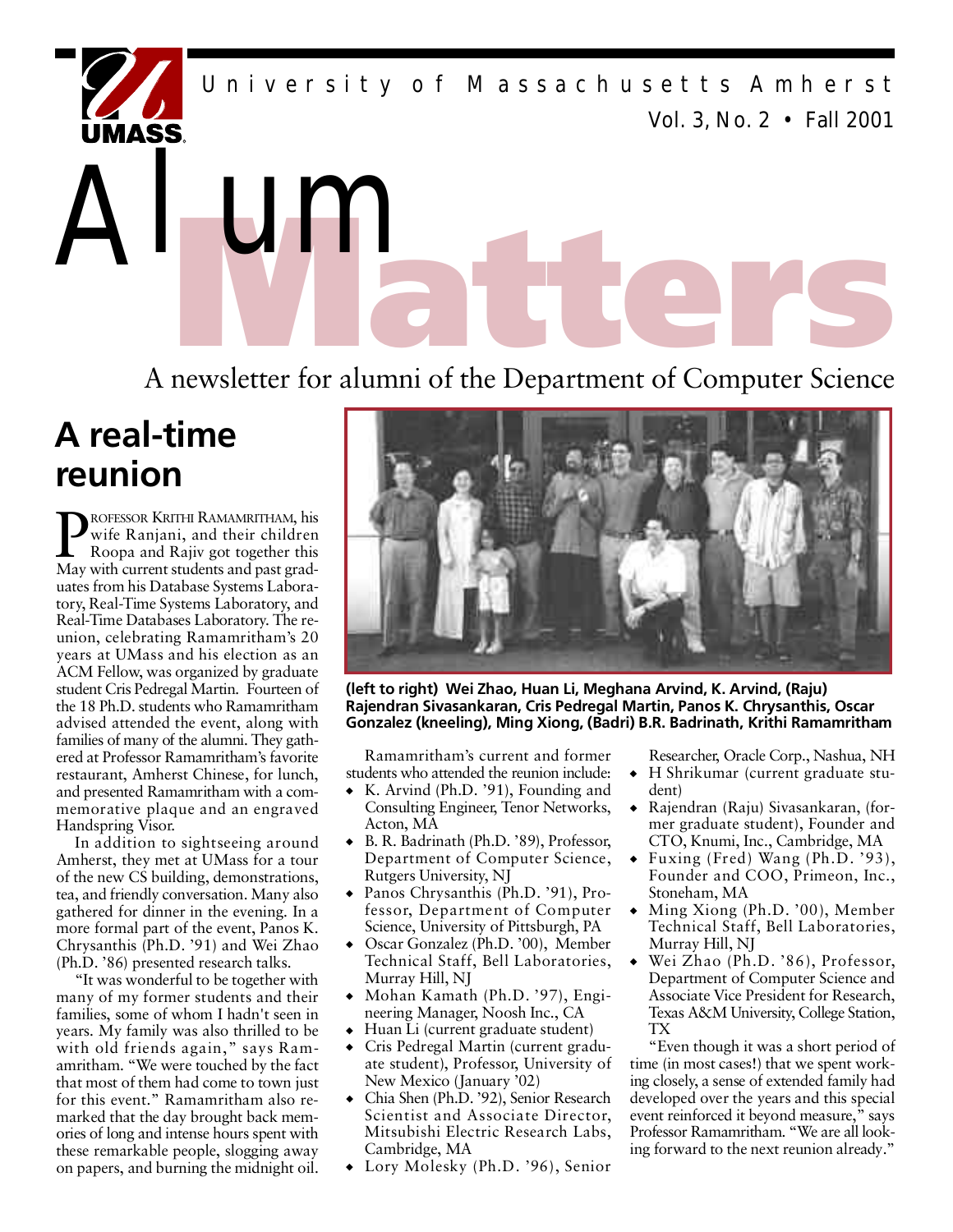

Thank you to all who so generously gave to the Department of Computer Science. For a recent list of who you generous people are, please see the back page of this issue of *Significant Bits.*

#### **Direct line to students**

Alumni: This is your chance to have direct access to the undergraduate and graduate students of the Computer Science Department. Once a month a mail message is sent out to all undergraduate and graduate students informing them of opportunities for jobs, scholarships, internships, and other academically directed programs. We will collect your notices and send them directly to the students. Send your notices to alumni@cs.umass.edu.

## umni Association

#### **The UMass Alumni Association**

provides a connection between alumni, faculty, friends, and the University. Stay connected by becoming an Alumni Association Member. **Membership matters.** 800-456-UMASS (8627) zMinutemen.com

## **Suthers receives**<br>**PES BITER NSF CAREER Award**

UNIVERSITY OF HAWAII ASSISTANT<br>
PROFESSOR DANIEL SUTHERS (PH.D.<br>
Science (ICS) Department received the NIVERSITY OF HAWAII ASSISTANT PROFESSOR DANIEL SUTHERS (PH.D. '93) of the Information Computer National Science Foundation (NSF) CAREER award for his proposal "Collaborative Representations: Supporting Online Knowledge-Building Discourse."



Suthers is interested in improving the quality of software available for online learning, both at K-13 and university levels. "I am focusing on providing better support for knowledge-building discourse, the interactions between learners and their mentors by which they arrive at an understanding of a topic of study, " says Suthers. While a student at UMass, Suthers' advisors were Professor Edwina Rissland and Research Associate Professor Beverly Woolf.

The Faculty Early Career Development (CAREER) Program is a Foundationwide activity that offers the National Science Foundation's most prestigious awards for new faculty members. The CAREER program recognizes and supports the early career-development activities of those teacher-scholars who are most likely to become the academic leaders of the 21st century. Awards range from \$200,000 to \$500,000 and are in duration from four to five years.

## **Connections** *Alumni*

**Panos Chrysanthis** (Ph.D. '91) has been appointed an editor of *The VLDB* Journal (The International Journal on Very Large Data Bases) for a six year term.

## **A l u m n i Connections needs updates!**

Calling all alumni: Let us know where you are! We'll publish a list of where you are living and working these days so you can keep in touch with each other. Send email to alumni@cs.umass.edu or complete the form on the back of this issue. Thanks!

Since spring '99, **John Greene** (BS '93), has been at BEA Systems WebLogic division in San Francisco, CA. Recently, he changed positions within BEA to Backline Interface Engineering Manager. At the new position, he is the interface for worldwide backline support into both engineering and product management. In addition, he will be writing a monthly column for the new Sys-Con publication *WebLogic Developer's J ournal.* 

In addition to her position as Senior Research Scientist, **Chia Shen** (Ph.D. '92) has taken on the added responsibility as Associate Director of Mitsubishi Electric Research Labs (MERL-CRL).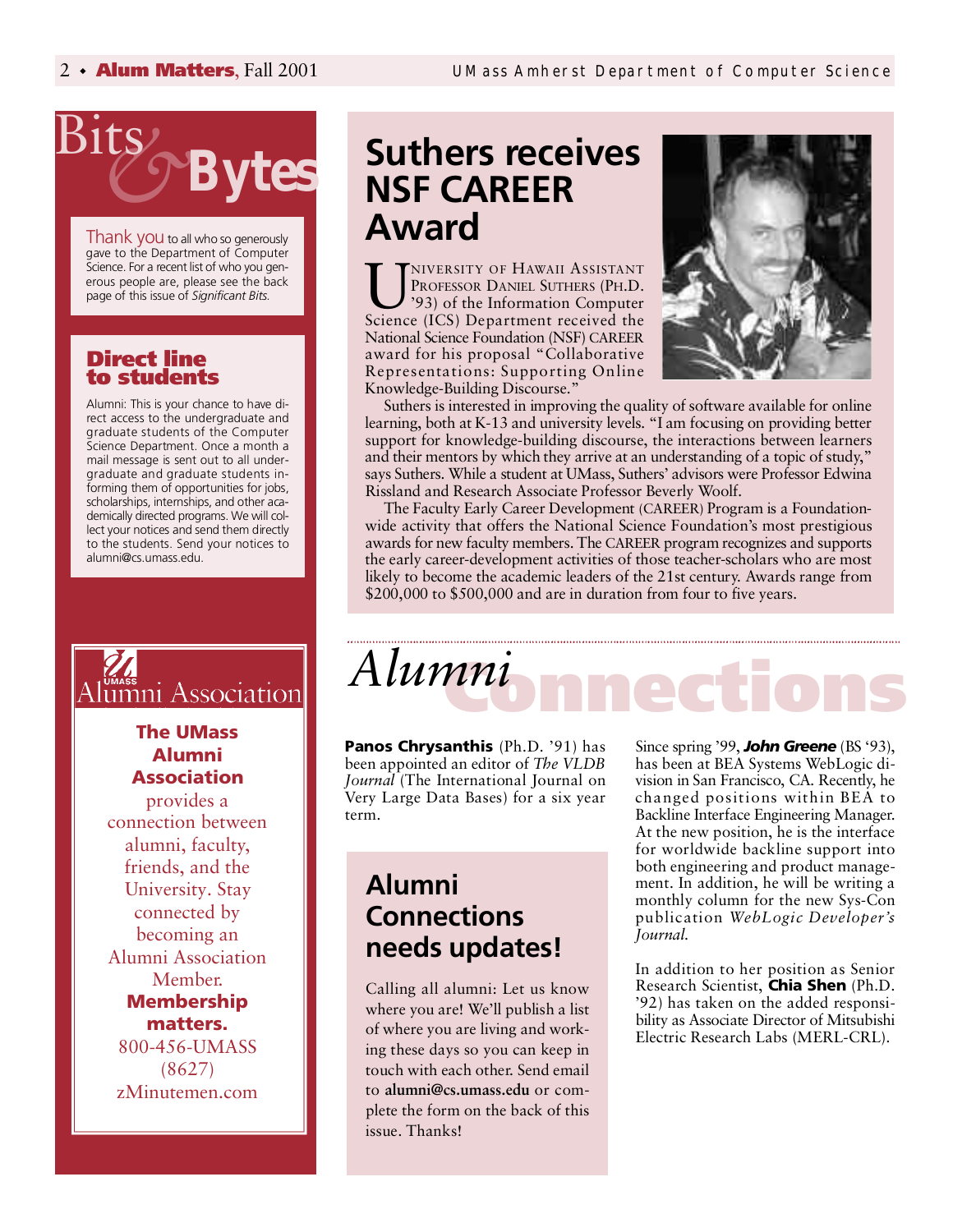## **Where have they gone?**

THE DEPARTMENTISPROUD to have<br>with Ph.D.s over the past year. HE DEPARTMENTISPROUD to have graduated fourteen students

- Lisa Ballesteros: dissertation topic "Resolving Ambiguity for Cross-language Retrieval: A Dictionary Approach" (Bruce Croft, Advisor); Clare Booth Luce Assistant Professor of Computer Science at Mt. Holyoke College.
- Jefferson Coelho: "Multifingered Grasping: Grasp Reflexes and Control Context" (Rod Grupen, Advisor); Software Design Engineer at Agilent Technologies.
- Madirakshi Das: "Some Studies in the Use of Color for Image Indexing and Retrieval in Specialized Databases" (Ed Riseman, Advisor); Senior Research Scientist, Imaging Science Research and Development at Eastman Kodak, Rochester, NY.
- Oscar J. Gonzalez Gomez: "Building Distributed Real-Time Systems with Commercial-off-the-Shelf Components" (Krithi Ramamritham, Advisor); Member of Technical Staff at Lucent Technologies- Bell Labs.
- Manfred Huber: "A Hybrid Architecture for Adaptive Robot Control" (Rod Grupen, Advisor); Assistant Professor at University of Texas.
- Anton Leuski: "Interactive Information Organization: Techniques and Evaluation" (James Allan, Advisor); Senior Research Fellow at UMass Center for Intelligent Information Retrieval (CIIR).
- James (Tim) Oates: "Grounding Knowledge in Sensors: Unsupervised Learning for Language and Planning" (Paul Cohen, Advisor); Assistant Professor, Computer Science/ Electrical Engineering, University of Maryland, Baltimore County.
- Jitendra D. Padhye: "Model-Based Approach to Top-Friendly Congestion Control" (Jim Kurose and Don Towsley, Advisors); Research Scientist at AT&T Center for Internet Research at ICSI.
- Justus H. Piater: "Visual Feature Learning" (Rod Grupen, Advisor); Research Scientist at INRIA.
- Daniel S. Rubenstein: "End-to-End Support for Large Scale, Continuous Media Sessions Over Best-Effort Networks" (Jim Kurose and Don Towsley, Advisors); Assistant Professor at Columbia University.
- Sambit Sahu: "Network and End-host Support for Heterogeneous Services in the Internet" (Jim Kurose and Don Towsley, Advisors); Research Staff Member at IBM-Thomas J. Watson Research Center, Internet Technologies Division.
- Subhabrata Sen: "Server and Proxy Services for Efficient Streaming Media Delivery over the Internet" (Don Towsley, Advisor); Senior Technical Staff Member at AT&T Labs - Research.
- Mia Stern: "Using Adaptive Hypermedia and Machine Learning to Create Intelligent Web-based Courses" (Bev Woolf, Advisor); Post Doctoral Researcher at IBM Research.
- Xiaoguang Wang: "Model Reconstruction and Refinement Using Multiple Aerial Images" (Al Hanson, Advisor); Senior Software Engineer at Cognex Corporation.

## *Your own chair in our building*

THE AVE YOU EVER WANTED TO SAY that there is a chair named after you in the UMass Computer Science Building? Well, now is your chance. While it won't be an endowed Chair of the Department (though that too is an AVE YOU EVER WANTED TO SAY that there is a chair named after you in the UMass Computer Science Building? Well, now is your chance. While it won't be option with your generous donation), it could be a real chair that gets used every day by faculty, staff, and students. Or maybe you'd like to say that you were responsible for the dining pleasures of our students who use the refrigerator and microwave for meals and midnight snacks.

The Department is in the midst of room renovations to build a departmental lounge for everyone to use. We are well on the way to having the funds for the construction of the lounge, but we still need to furnish the room and provide necessities like a refrigerator and microwave. With your contributions, we can build a gathering place for all to enjoy. When you visit the Department, you can see first hand where your contributions have gone and how they benefit everyone, especially our students. We have provided an envelope for your contribution to go directly the Department, ensuring that the funds go towards the Campaign for Computer Science. You can specify "lounge fund" on the envelope if you want your contributions to go directly to the lounge renovations.

The Department is a great place to be right now. Your support, in whatever form you choose, continues to make it an even better place. Thank you!

## **Barrett's bestseller**

**D** ANIEL J. BARRETT (PH.D. '98) published his third computer book, *SSH*, the *Secure Shell: The Definitive* Guide with O'Reilly & Associates. Co-authored with Richard Silverman, the book covers internals and applica-ANIEL J. BARRETT (PH.D. '98) published his third computer book, *SSH, the Secure Shell: The Definitive* Guide with O'Reilly & Associates. Co-authored with tions of SSH, the popular network security protocol. "The book entered the Top 100 Bestsellers list at amazon.com upon publication, duking it out with John Grisham and Harry Potter," says Barrett. He and his family live in Boston, where he is a software project manager for Merrill Lynch, creating applications for Merrill Lynch Direct (www.mldirect.ml.com). He can be reached at dbarrett@blazemonger.com.

**To learn about upcoming events, click "Department Calendar" a t**

www.cs.umass.edu